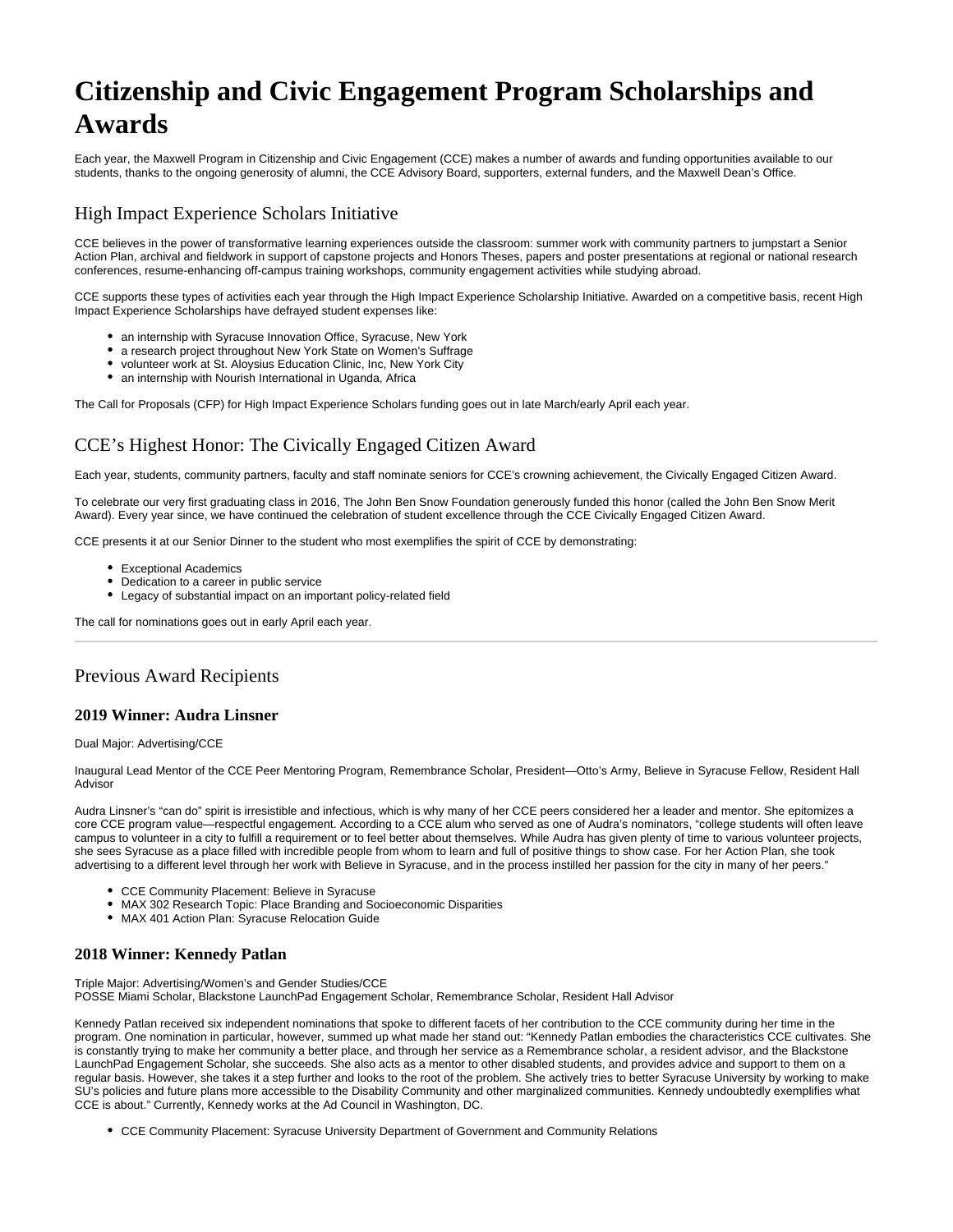- MAX 302 Research Topic: Creating a Campus Fourth Sector: How can SU Students collaborate to create an experiential learning platform for social impact?
- MAX 401 Action Plan: Skills-Based Matchmaking Software: Effectively Pairing Student Volunteers and Nonprofits

# **2017 Winner: Carolee Lantigua**

Triple Major: Policy Studies/Political Science/CCE

McNair Fellow, Renee Crown Honors Program, Dean's Team, Runner Up: Best Paper, Maxwell Celebration of Undergraduate Excellence, 2017

As one student who nominated Carolee stated: "she never fails to impress me, from inside the classroom, to her independent research, she is always eager to share, help peers and learn more. Her eagerness to learn and to be informed are all traits I believe make an exemplary citizen and a perfect candidate for this award." Another staff nominator shared: "I feel as though CCE has greatly benefited from her consistently strong presence in the program both inside and outside of the classroom. She has volunteered on many occasions to represent CCE at events, with prospective students and current students. She is thoughtful, gracious and dependable." Following graduation, Carolee earned a Master's of Public Administration (MPA) degree from the Maxwell School in 2018. She is now a Project Associate at the National Quality Forum (NQF) in Washington, DC.

- CCE Community Placement: Girls' Inc at the YWCA
- MAX 302 Research Paper Topic: No Woman Left Behind? A Study on the Gender Dimension of Brain Drain and its Effect on Education within the Outsourcing Country
- MAX 401 Action Plan: Sexual Assault Prevention through Gender Synchronized Programming

#### **2016 Winner of the John Ben Snow Merit Award: Michelle Sczpanski**

Triple Major: Policy Studies/Public Relations/CCE

Dual: SI Newhouse School of Public Communication, College of Arts and Sciences/Maxwell School

Michelle is most passionate about poverty alleviation and economic mobility, particularly within the areas of education, community development, and social enterprise. "CCE provided me with both the flexibility to build my own academic experience around my interests and the opportunity to translate that into something tangible in the real-world." Originally from Ohio, Michelle stayed in Syracuse, where she is now a Codes Data & Planning Liaison for the City of Syracuse.

- CCE Community Placement: Literacy Coalition of Onondaga County
- MAX 302 Research Paper Topic: Local Efforts to Limit Summer Learning Loss
- MAX 401 Action Plan: Slowing the Summer Slide: Increasing Enrollment in Syracuse's Summer Learning Programs

# A Community of Excellence

Students majoring in Citizenship and Civic Engagement are driven, accomplished scholars. Our students have won numerous awards on and off campus. Current CCE students, please let us know of your accomplishments! We would like to recognize you here.

# Externally Funded Awards

#### *Blackstone Launchpad Engagement Fellows*

- Luz Perez (EEE/CCE '20)
- Kennedy Patlan (ADV/WGS/CCE '18)

#### *Fulbright Teaching Fellows*

- Rachel Brown-Weinstock (SOC/PAF/CCE '17) South Africa
- Hasmik Djoulakian (ETS/WGS/CCE '17) Armenia

#### *Gilman International Scholars*

- Yara Osman (IR/CCE '19) Ghana
- Estephany Hinojosa (SOC/PAF/CCE '18) South Africa
- Michelle Kincaid (IR/PAF/CCE '18) Chile
- Heather Rounds (MES/CCE '16) Jordan

#### *George C. Marshall Scholar*

Dina Eldawy (IR/CCE '19) University of Sussex & Oxford University, United Kingdom

#### *Ronald E. McNair Scholars*

- Lie'Chelle Robinson Hernandez (PSC/CCE '19)
- Awa Kone (PSC/PAF/CCE '19)
- Samantha Sanchez (GEO/CCE '19)
- Estephany Hinojosa (SOC/PAF/CCE '18) Carolee Lantigua (PSC/PAF/CCE '17)
- Willow Faulkner (IR/CCE '16)
- Karen Castro (IR/LAS/CCE '16)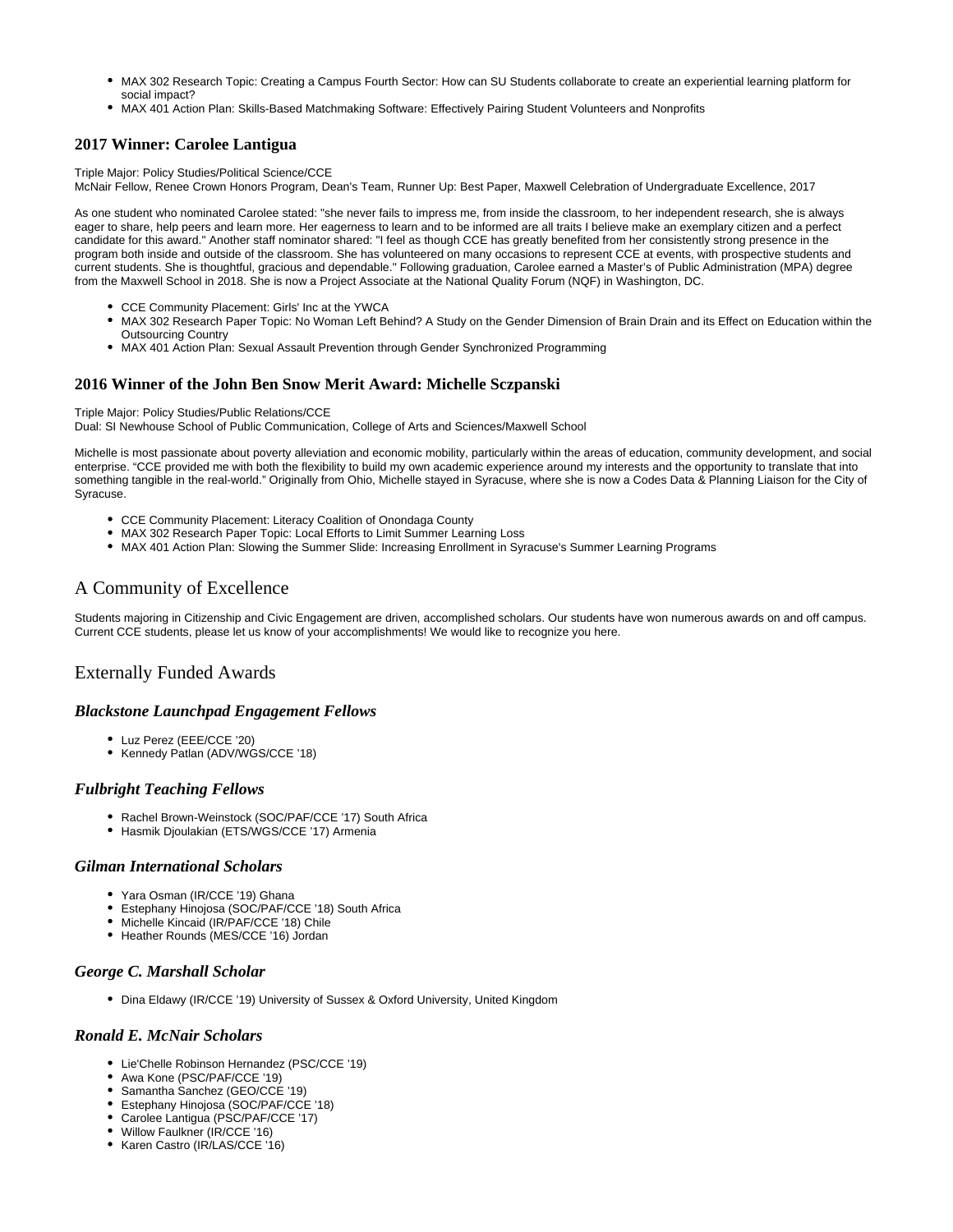• Hermela Dereje (IR/CCE '16)

#### *National Science Foundation Doctoral Fellowship*

Rachel Brown-Weinstock (SOC/PAF/CCE '17) Princeton University

#### *POSSE Scholars*

- Luz Perez (EEE/CCE '20)
- Simone Girma (TRF/CCE '19)
- Kennedy Patlan (ADV/WGS/CCE '18)
- Dulce Morales (PAF/CCE '18)
- Taryne Chatman (AAS/PPI/CCE '18)

#### *Harry S. Truman Scholar*

• Dina Eldawy (IR/CCE '19)

# Syracuse University Awards and Achievements

#### *Syracuse University Scholars*

- Ferrell Brenner (WGS/CCE '17) 2017 Commencement Address Speaker
- Hasmik Djoulakian (ETS/WGS/CCE '17)
- Rachel Brown-Weinstock (SOC/PAF/CCE '17)

#### *Chancellor's Award for Public Engagement and Scholarship*

- Michelle Kincaid (IR/PAF/CCE '18)
- Jillian Lynch (PSC/CCE '17)
- Ferrell Brenner (WGS/CCE<sup>'</sup>17)
- Nedda Sarshar (WRT/PAF/CCE '17)

# *Chancellor's Award for Research*

Rachel Brown-Weinstock (SOC/PAF/CCE '17)

# *Syracuse University Senior Class Marshals*

- Nedda Sarshar (WRT/PAF/CCE '17)
- Rachel Brown-Weinstock (SOC/PAF/CCE '17)

# *Syracuse University Rev. Dr. Martin Luther King Unsung Heroes Award*

• Priya Penner (CCE '20)

# *Syracuse University Remembrance Scholars*

- Dina Eldawy (IR/CCE '19)
- Simon Girma (TRF/CCE '19)
- Arva Hassonjee (IR/CCE '19)
- Audra Linsner (ADV/CCE '19)
- Madeline Lorang (GEO/CCE '18)
- Kennedy Patlan (ADV/WGS/CCE '18) Rachel Brown-Weinstock (SOC/PAF/CCE '17)
- Nedda Sarshar (WRT/PAF/CCE '17)
- Jessica Faunce (PSC/CCE '16)
- Heather Rounds (MES/CCE '16)

#### *College of Arts and Sciences/Maxwell School Undergraduate College Marshals*

- Dina Eldawy (IR/CCE '19)
- Meredith Coccoluto (IR/ECN/CCE '18)

# *College of Arts and Sciences Coronat Scholars*

- Lia Chabot (ECN/CCE '21)
- Miranda Nemeth (IR/CCE '21)
- Catherine Porter (PSC/PAF/CCE '20) Emerson Womble (ECN/CCE '20)